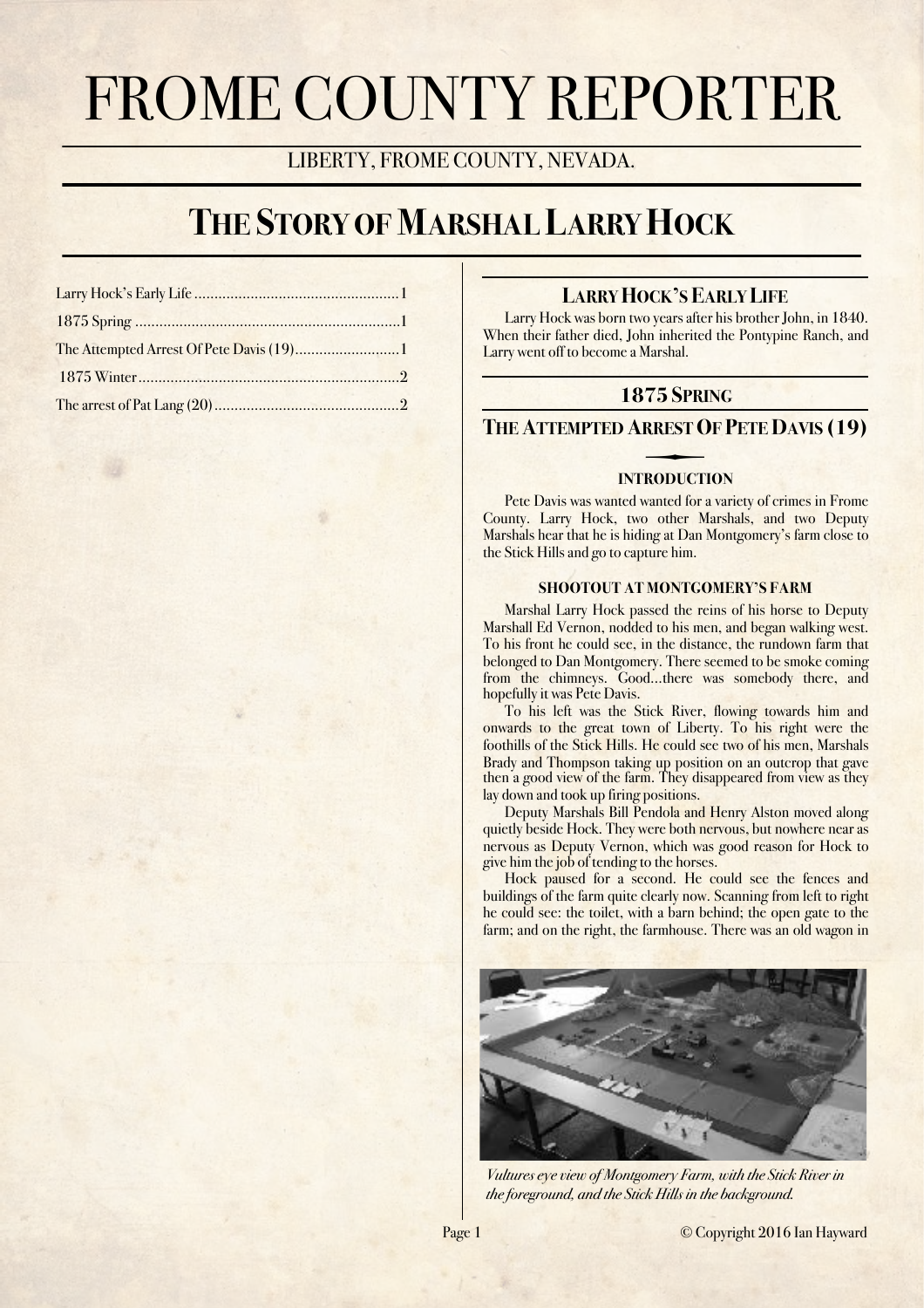front of the gate. He whispered to his men to sneak up to the wagon. Alston and Pendola set off, darting forward, using scrawny bushes for cover. He followed.

Soon the three of them were behind the wagon, peering over the top. "Alston, you move up to the toilet, see if you can see more than we can from here" Hock whispered.

Alston had just reached the toilet when they saw movement within it. Shots rang out and Alston fell to the ground, screaming and holding his stomach.



*Battle of the bog. Alston and Hamilton are down. Davis fires at Hock and Pendola from the farmhouse.*

Pendola opened fire with his carbine, peppering the toilet with bullets as fast as he could. The toilet door crashed open and a body fell out, bleeding heavily from a fatal head wound. Hock recognised the man as John Hamilton, a sidekick of Davis's.

Suddenly bullets whistled past Pendola, causing to duck down for cover behind the wagon. It was Davis, firing at him with a carbine from one of the farmhouse windows.

This had all been seen by Marshals Thompson and Brady on the outcrop. They began firing at Davis, who shifted his fire to them, wounding Brady in the chest. Thompson downed Davis with a well aimed bullet to the head, sending him toppling back into the darkness of the farmhouse. It became eerily quiet.

Pendola and Hock peered over the wagon. No sign of any movement, so Hock waved to Pendola, indicating that he should advance via the toilet. Pendola set off but before he had gone six paces he spotted movement at the door of the farmhouse. Another outlaw! Pendola rapidly fired but missed Harry Dougherty, another of Davis's cronies. Dougherty returned fire, injuring Pendola in the chest, not enough to down him, but enough to slow him.

Dougherty wavered. The odds didn't look good - he had better run. The rushed thought the farmhouse and out the back door, away from Pendola and Hock. As he exited the building he could see Brady coming down the hill towards him. Brady was moving quickly, but was a long way away, so Dougherty had a good chance of making it to one of the horses and escaping. Before he could move Thompson, still on the outcrop, fired and hit him in the chest. Dougherty fell to the ground, and was dead by the time Brady reached him.



*The last moments of Harry Dougherty.*

#### **EPILOGUE**

Thompson and Vernon buried the three outlaws, Pete Davis, Harry Dougherty, John Hamilton close to the farm.

Hock took the injured men to Liberty for treatment. Their wounds, although not life threatening did take considerable time to mend.

# <span id="page-1-0"></span> **1875 WINTER**

# <span id="page-1-1"></span>**THE ARREST OF PAT LANG (20)**

#### **INTRODUCTION**

A tip-off leads the marshals to Gate's farm, near to Browning, where the outlaw Pat Lang has been hiding. A chase ensues.

#### **ON THE TRACK OF PAT LANG**

Larry Hock walked across to the other marshals, who were standing next to their horses. They were outside the Gate's farm, just north of Browning. The marshals looked cold, backs to the bitter wind blowing towards them from the Grant Hills over to the west. Hock had been inside questioning the Gates; he had made the most of the offer of coffee, and of the warmth of the farmhouse.

The marshals had been tipped-off that the outlaw Pat Lang originally from Amityville (way, way to the northwest) and wanted for a robbery in Liberty—was holed up with the Gates. The Gates had denied this, but Hock had seen the pile of dishes from breakfast and correctly guessed that visitors had been staying.

"You seen anything?" Hock asked the shivering marshals.

Marshal Hiram Brady and Deputy Ed Vernon shook their heads. Marshal John Thompson pointed back over his shoulder, towards the back of the farm. "Fresh horse tracks...two of them...heading north. Probably Lang and a sidekick".

"That's the land of the Lazy B ranch. I wonder where they are heading" said Vernon, looking puzzled.

"Probably to Croucher's Bottom; that would be a good place to hide. Let's get after them!". Hock swung himself onto his

Page 2 © Copyright 2016 Ian Hayward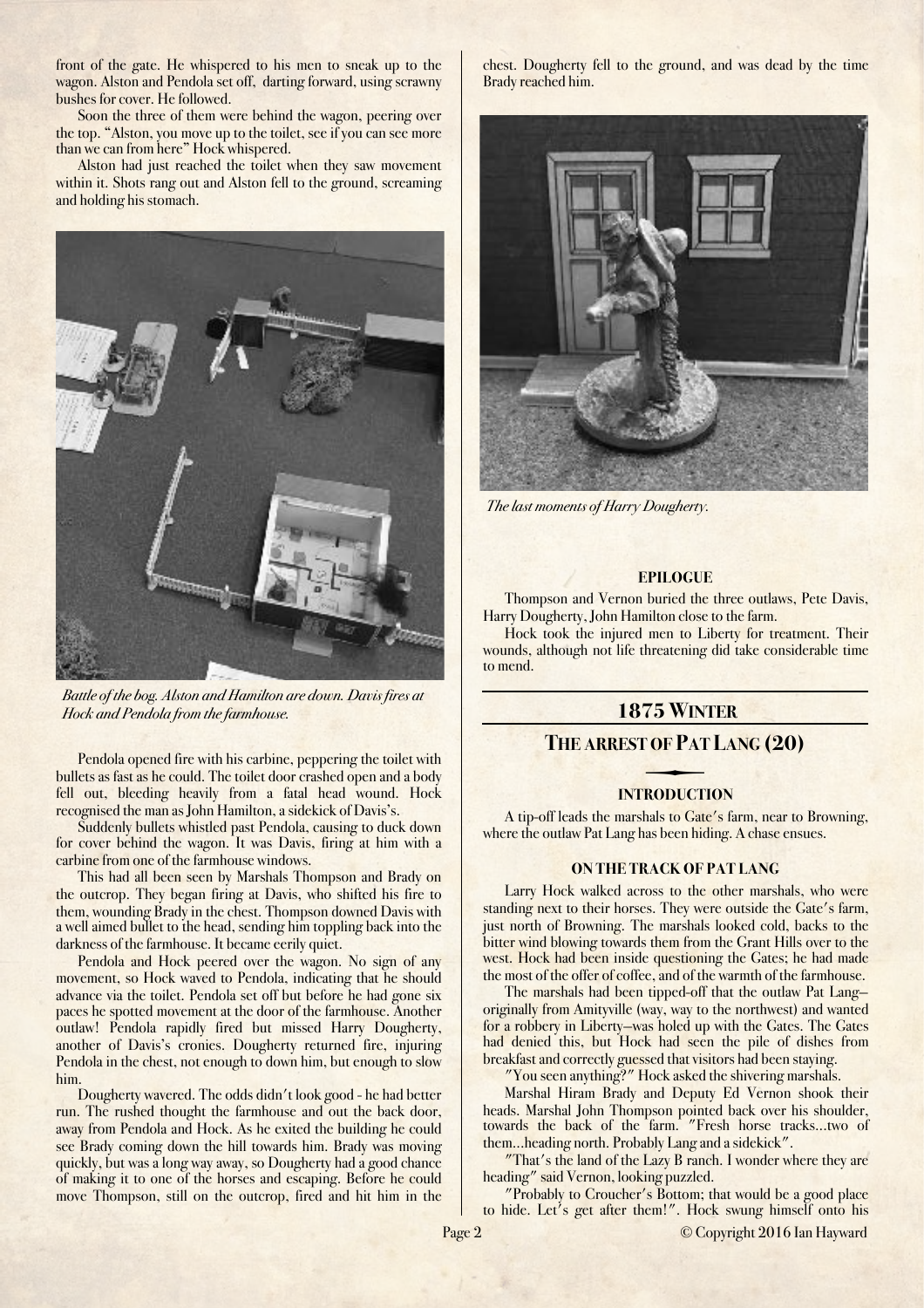horse, spurred it, and headed off northwards. Vernon quickly did the same. Thompson and Brady looked at each other, groaned, and reluctantly followed; they had hoped that the hunt for Lang would be abandoned so that they could settle down–temporarily–in the warmth of nearby Browning, with its saloons and dancing girls.

#### **HEADING FOR THE BOTTOM**



Croucher's Bottom consists of two adjacent dome shaped hills, each covered with coarse vegetation and a few trees, and a strange, foul-smelling, bubbling mud pool between them. It was named after Ezekiel Croucher, the first cartographer of Frome County. Although not that high, the hills dominate the flat landscape, offering cover and good views. They therefore represented a very good place for some outlaws to hunker down in.

Pat Lang urged his horse on, shouting to Bill Helber to keep up. They had left Gate's Farm when they spotted the marshals approaching in the distance. Although Gates was a longstanding friend of Lang's family, and a man of relaxed morals, he wasn't one of the brightest steers in the herd, and Lang wondered if he might give away their destination. Up ahead they could see the twin domes of Croucher's Bottom and relative safety. However, glancing back, Lang could see a cloud of dust and some small figures on horseback, approaching at the gallop. Pat shouted a warning to Helber and spurred his horse to a gallop.

The marshals had seen their prey and were closing. Helber began to lag behind Lang. He whipped his horse trying to get more speed from the poor beast. Distracted, the horse caught its foot in a gopher hole, sending it tumbling and Helber flying. Helber hit the ground hard, slid along the hard soil. Lang kept riding. The marshals rapidly arrived at Helber motionless body. Hock ordered Brady to deal with the unconscious Helber, whilst he and Thompson chased their main target, Lang. Vernon, who had been lagging behind, joined Brady and helped him with Helber.

Lang's horse was beginning to falter too, limping and slowing down. Lang couldn't outrun the marshals, so stopped, pulled the horse down on its side, and took cover behind it, aiming his trapdoor carbine at the lawmen. He opened fire as Hock and Tompson came into range.

Ignoring the bullets, Hock decided to keep on horseback and close in on Lang. He drew his shotgun and began firing. Thompson did the same with his carbine.

The gunfight was short and sharp. Hock had several near misses, losing his hat to one bullet. But, two against one, it wasn't



*Marshals Hock and Thompson closed in on outlaw Pat Lang, had taken cover behind his poor horse.*

a fair fight, and the marshals closed in on Lang. Thompson's horse was wounded in the leg and went down, but Thompson landed safely and kept firing. Lang's horse was hit several times before a shot from Thompson reached Lang, badly wounding him in the gun arm. Lang, unable to fight, was disarmed and captured by the marshals.

#### **EPILOGUE**

The marshals had to put down both Lang and Thompson's horses. They patched up Lang and walked back to the other marshals and Helber, who had come round and was now roped to Brady's horse. They headed back to Gate's farm, where Mrs. Gates treated the wounded. The Gates still denied knowing the two outlaws.

Lang and Helber were locked up in Browning, where both made a full recovery from their injuries. A trial date was set for Fall 1876.